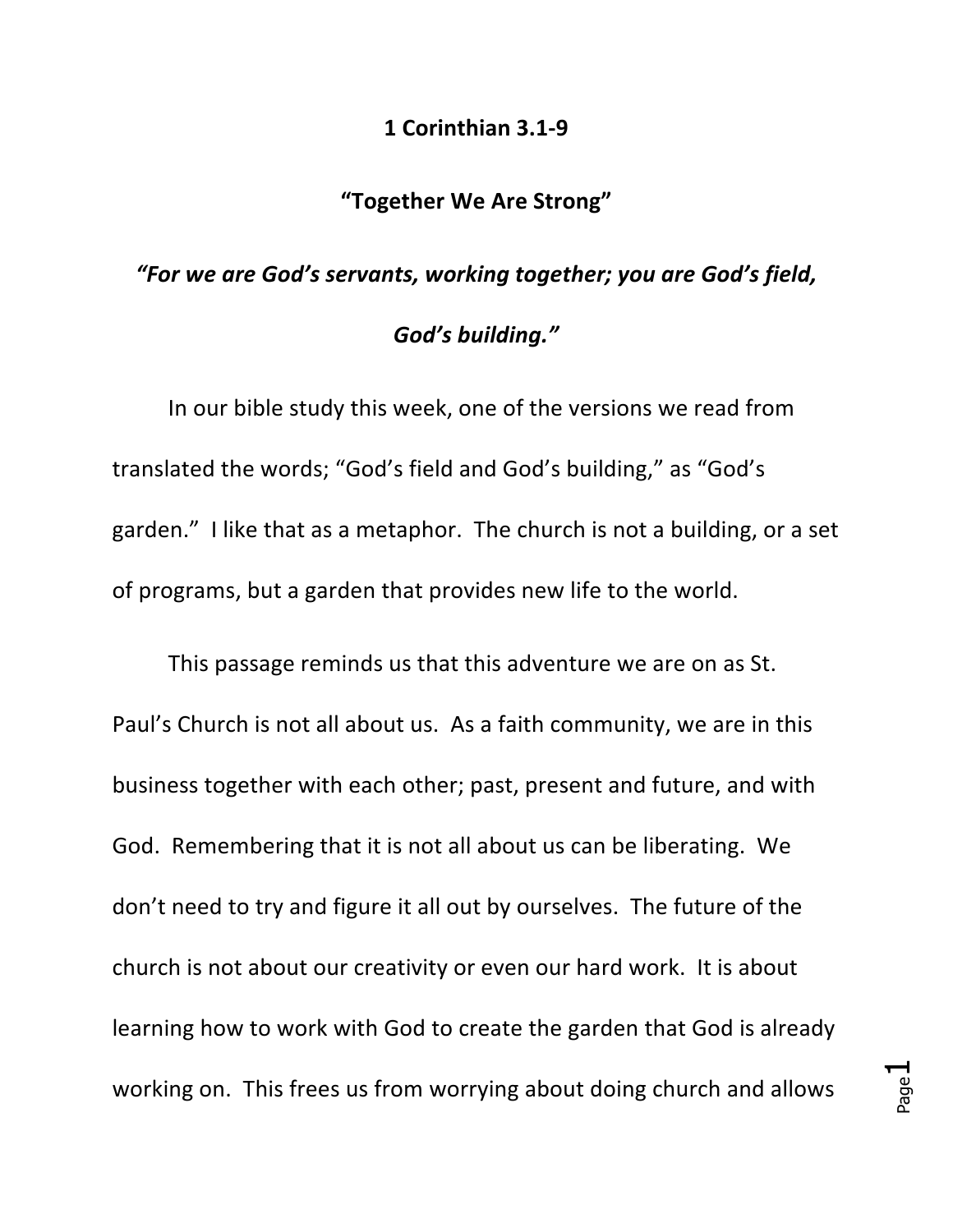us to be the church. This is an important reminder. Coming to church needs be something that brings us joy, not something more we have to do.

My first full time gig as a minister after I graduated from seminary in 1988 was First United Methodist Church in Madera, California. I was hired as the Assistant Minister. My primary responsibilities were youth, Christian education and church growth. They had taken a bit of a risk by hiring a second full time minister. Part of my job was to find ways to grow the church so that they could pay for my salary.

At every board meeting they obsessed about how they were going to pay my next month's salary. As a young, idealistic, recent seminary grad full of ideas about what the church could do in the world this was discouraging. I really did not want it to all be about money.

I eventually did help lead that church through a church growth program. It was successful enough to get me promoted by the Bishop to my own parish a couple of years later. At the time, we believed that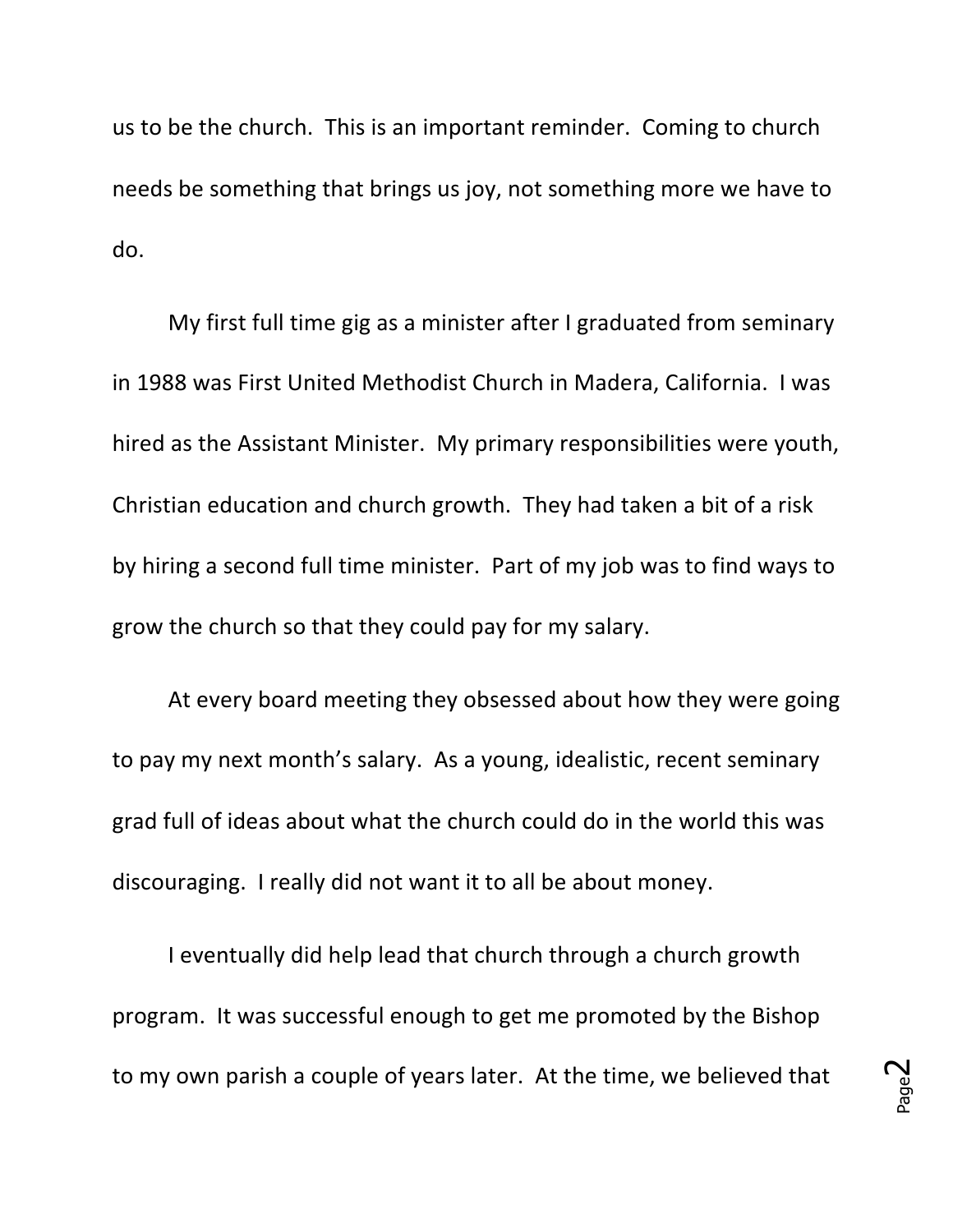if we just tweaked a few things a church would grow. Update the nursery, a fresh coat of paint on the fellowship hall, pave the parking lot and have a well funded youth program and growth was guaranteed. In those days, I don't think any of us could have predicted the kind of decline that the church in North America was about to experience.

In the 29 years since my graduation, I have served seven pastoral charges as a minister, and I have been a member of five other churches as a lay person. One of constants among all those churches was decline, declining revenue, declining people resources, declining influence and declining relevance. Had I known that decline was going to be a prominent theme throughout my ministry I might have considered a different profession. Perhaps as an undertaker.

When I started this journey, I was equipped for an ever-growing church. The church was going to change the world. My seminary education did not prepare me to deal with decline. Even my last kick at seminary in 2005 at Vancouver School of Theology did not offer me any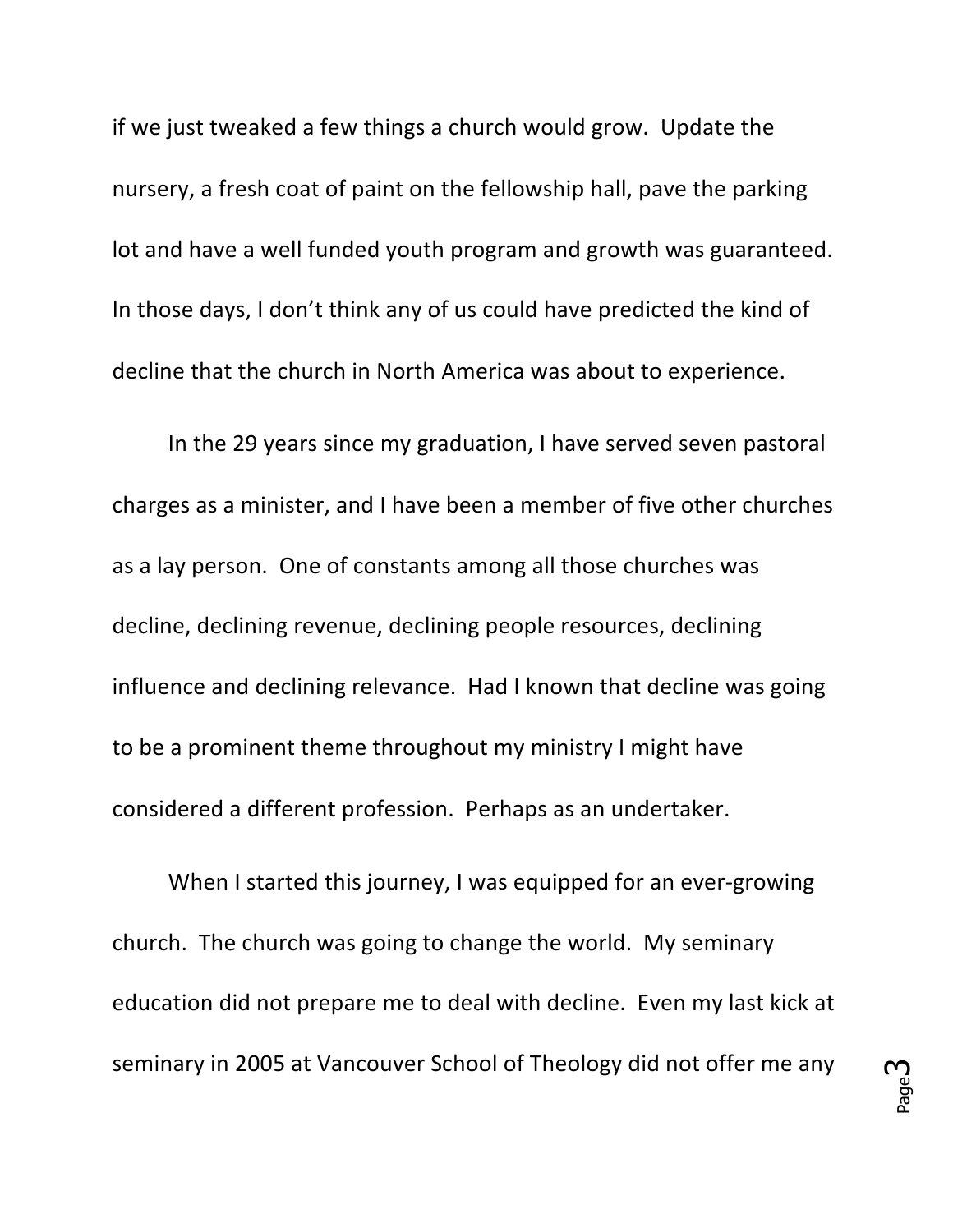courses on managing decline, or evangelism which is the one way that Jesus suggested to grow a church. Vancouver School of Theology seemed almost oblivious to the huge elephant in the room, even as their own institution was hovering on the edge of irrelevancy and extinction. In the year that I was there, despite a major redevelopment program that created millions of dollars, they still had to let go two thirds of the staff and facility. Two years ago, they were forced to sell their building to the University of British Columbia and move into a much smaller facility.

Over the years, I have taken many different courses on how to deal with decline and how to resurrect the church. All of them have been interesting and even helpful. The most recent on was with John Pentland in April last year. Despite all those courses and all my fretting about the future of the church, I have not been able to stop the decline in any one of the churches I have served. I find this quite depressing. I do not want to be the one who turns out the lights for the last time. I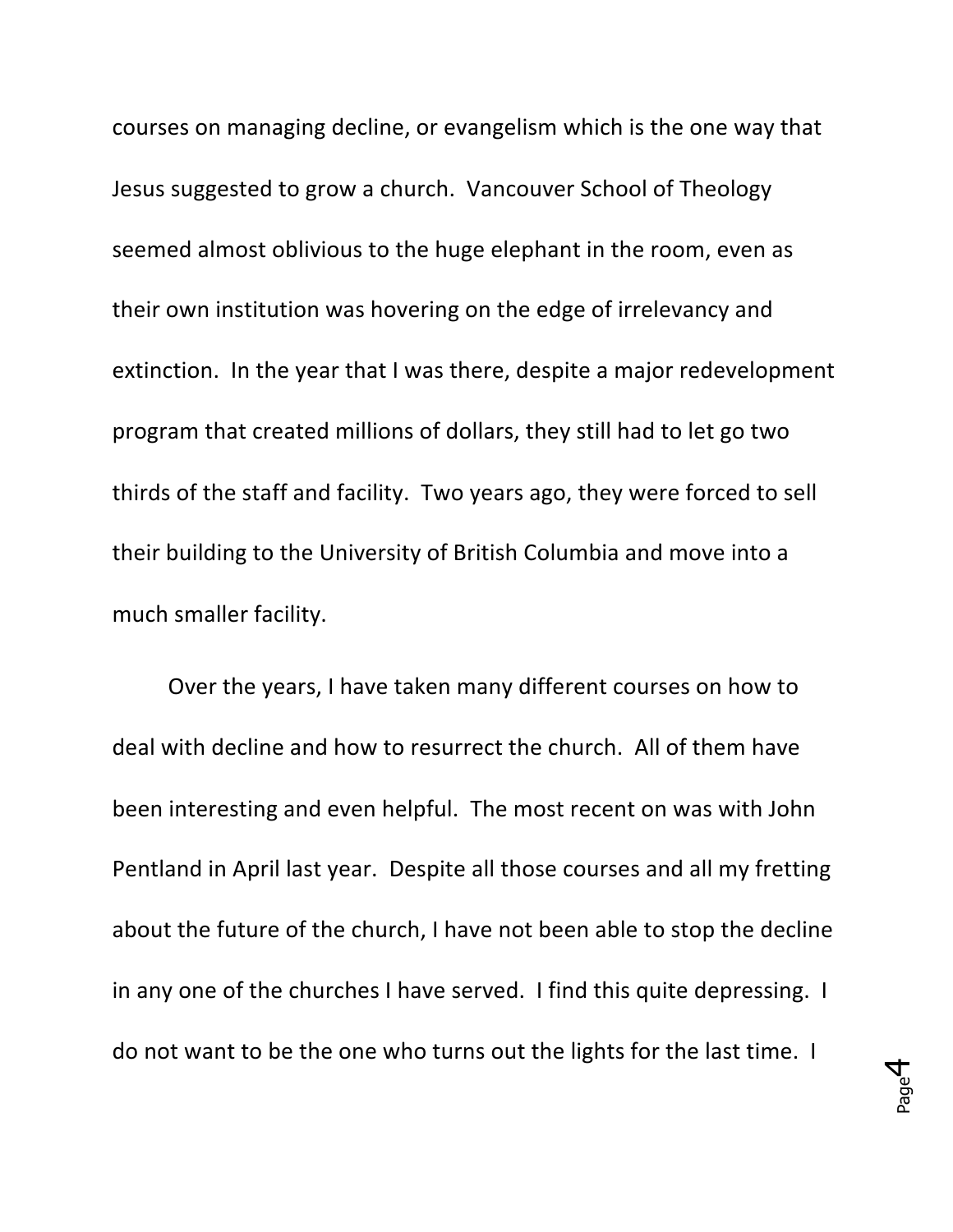have also occasionally wondered whether it is my leadership style that is to blame. Maybe, if I worked a little harder, or I was a little more intelligent, or a better leader, then the church would be great again. Maybe, I would be able to stop the decline. I find Paul's reminder that it isn't all about me helpful. His reminder that the future of the Church is in God's hands, not mine, thank, be to God!

I have learned though all this that if we focus on decline and just surviving than our fears will overwhelm us and our demise will be inevitable. When we focus on just trying to keep doing what we have always done then smell of desperation and death gets stuck in our clothes and nobody wants to be around us. On the other hand, if we focus on God and God's abundance we will find new life. This attitude of positivity and openness is attractive, like a breath of fresh air and people are drawn into the community. We might not stem the decline, but we will find new hope and new direction. We will begin to dream again and find our way forward.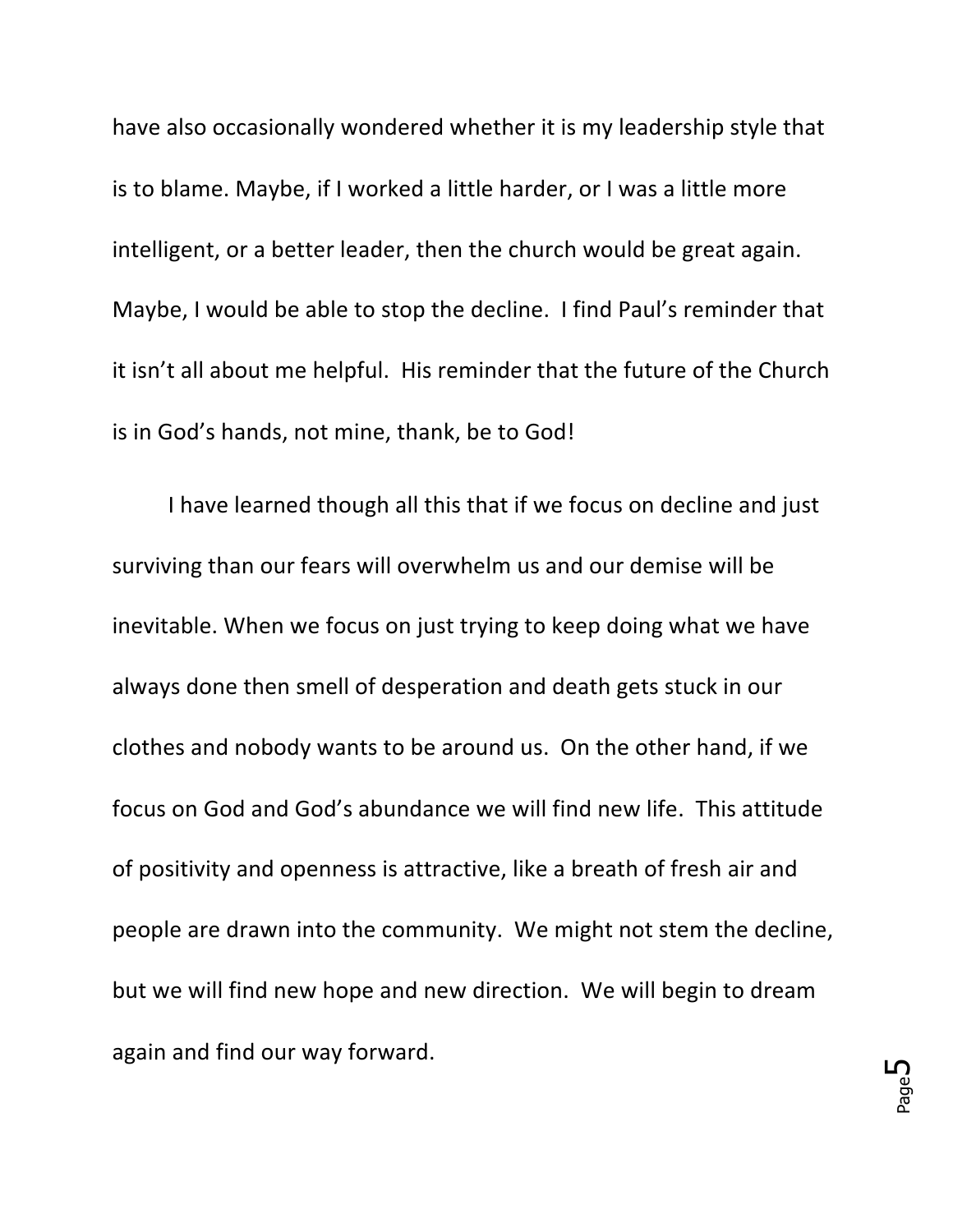One of my favourite books on this subject is titled; Dying Church, Living God: A Call to Begin Again. It is written by Chuck Meyer. Meyer suggests that the way we have been doing church is dying and probably needs to die. It has served its purpose and it is time to move on. The church has be redefining itself throughout its history. He goes on to argue that God is still very much alive and doing new things in our world. Meyer calls us to let go of trying to save the church and become open to what new things God is doing all around us.

This week I learned about a new program called Blessings in a Backpack. It is a group of people concerned about kids having enough food for the weekend. Most schools in low income areas have a free breakfast program during the school week so that they get at least one more meal a day. But what about those same kids on the weekend. So, they get donations, put them in backpacks and give them to children on Friday to take home for the weekend. I think it is a brilliant idea. It is not sponsored by any religious organization that I am aware

Page 6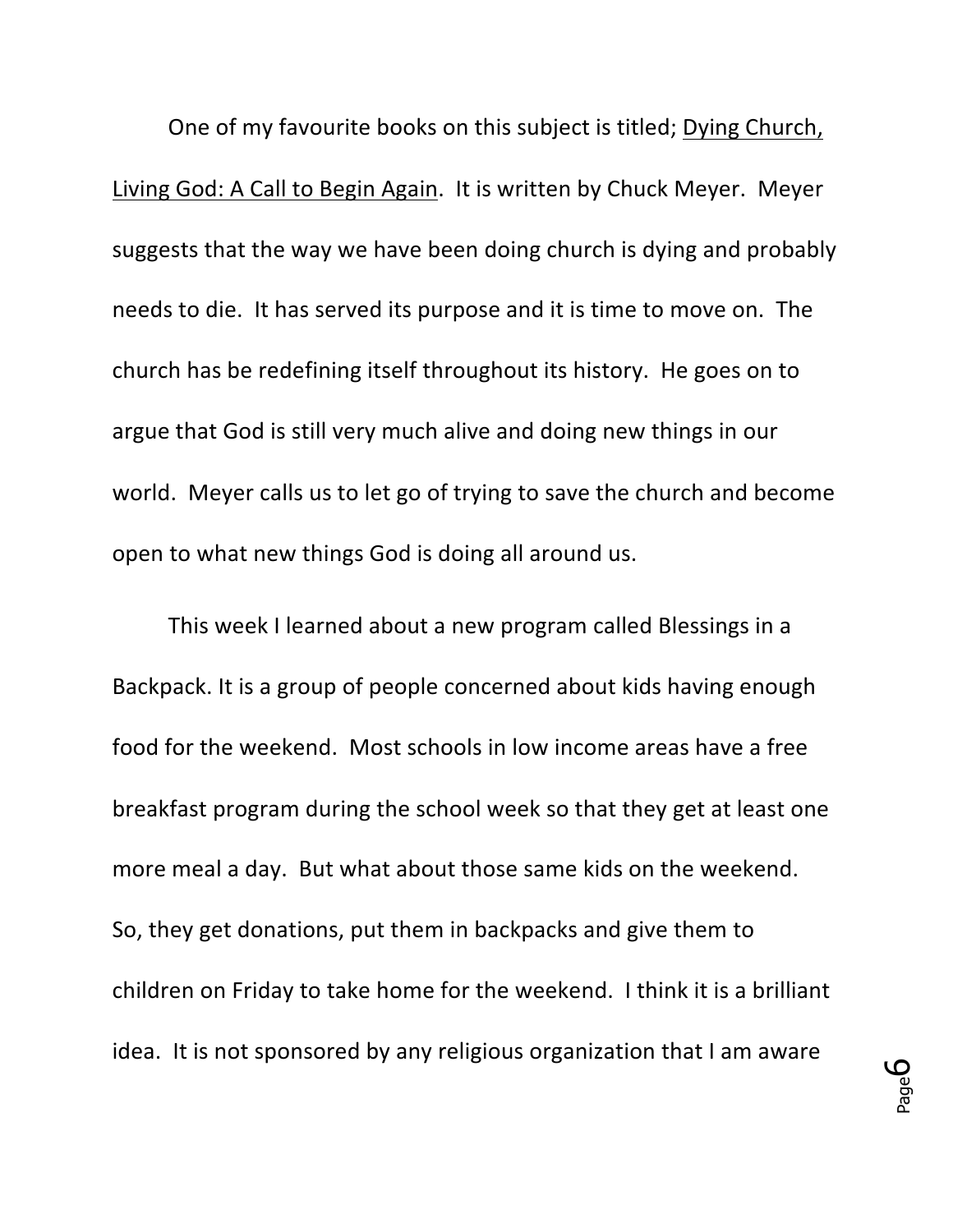of, and yet I see God's love flowing through it. Where else is God at work in our community? Grace Place? Shelter House? The Urban Abbey?

Paul challenges the people of Corinth to let go of trying to hold on to the past. He reminds the people of Corinth that it isn't all about them, or even him. What he did in Corinth was good. He planted. What Apollos did was also good. He watered. But, it was God who ultimately gave the growth.

Paul comes to us today to reminds us that it isn't all about us. It isn't about our creativity and our hard work. Those are important, but being the church is about working together with each other and with God to create the garden that God is already growing. As we continue this Annual General Meeting, let us trust that God will continue to work in us and through us as God has done in this place for over 145 years. Let us commit ourselves to being open to embracing the new adventure that God is already doing in our world. We are gardeners

Page  $\blacktriangleright$